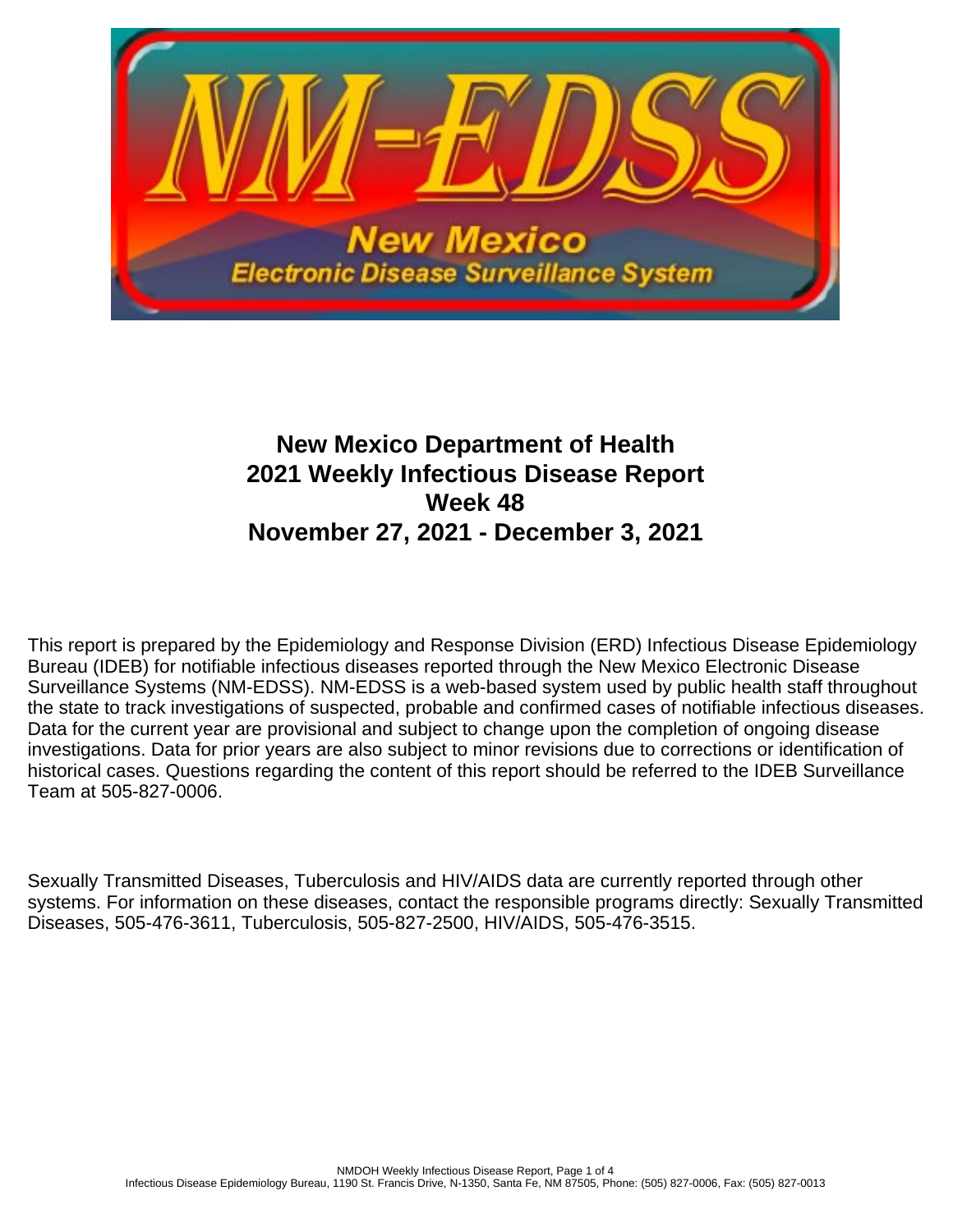## **Monthly Trends for Selected Notifiable Infectious Diseases As of December 3, 2021**

Includes probable and confirmed cases only.

Data for the current year are provisional and may change significantly upon the completion of ongoing investigations. Data for prior years are also subject to minor revisions due to corrections or identification of historical cases.

#### **Number of Reported Cases of Campylobacteriosis by Month**



2021 --- Average, last 5 years





 **Number of Reported Cases of Pertussis by Month**



 **Number of Reported Cases of Salmonellosis by Month**









 **Number of Reported Cases of Shiga toxin-producing E. coli by Month**

100 80 Number of Reported cases Number of Reported cases 60 40 20  $0 -$ Jan Feb Mar Apr May Jun Jul Aug Sep Oct Nov Dec Month

2021 --- Average, last 5 years

NMDOH Weekly Infectious Disease Report, Page 2 of 4<br>Infectious Disease Epidemiology Bureau, 1190 St. Francis Drive, N-1350, Santa Fe, NM 87505, Phone: (505) 827-0006, Fax: (505) 827-0013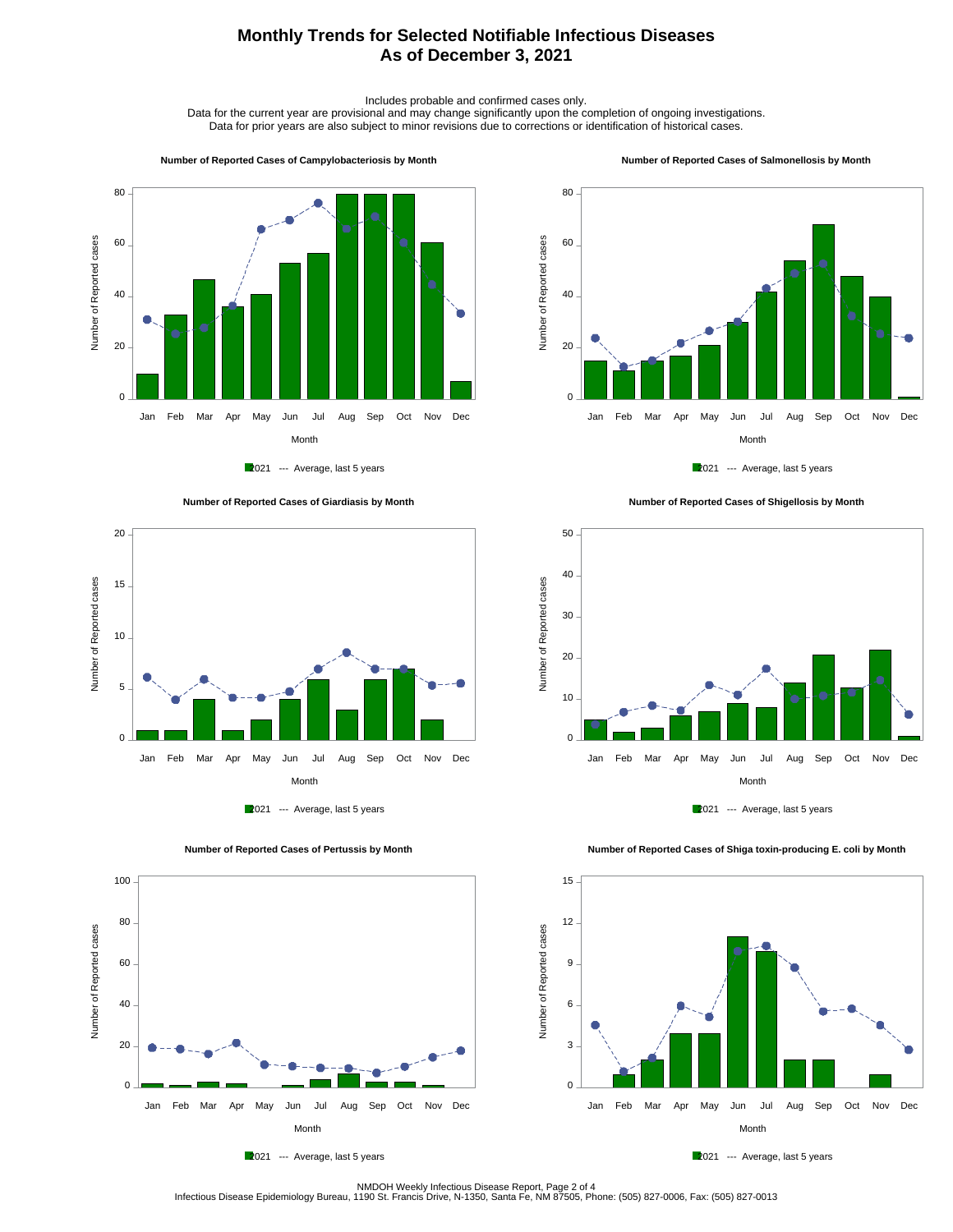## **Summary of Notifiable Infectious Diseases Reported to the New Mexico Electronic Disease Surveillance System (NM-EDSS) As of December 3, 2021**

Includes probable and confirmed cases only.<br>Data for the current year are provisional and may change significantly upon the completion of ongoing investigations.<br>Data for prior years are also subject to minor revisions due

| Condition                                         | <b>This</b><br>week | 5-year<br>weekly<br>average | Week<br>diff | Last 4<br>weeks | 5-year<br>4-week<br>average | Last 4<br>weeks<br>diff | <b>YTD</b><br>2021 | 5-year<br><b>YTD</b><br>average | <b>YTD</b><br>diff | Total<br>2020 | Total<br>2019  |
|---------------------------------------------------|---------------------|-----------------------------|--------------|-----------------|-----------------------------|-------------------------|--------------------|---------------------------------|--------------------|---------------|----------------|
| 2019 Corona Virus                                 | 7482                | 2524                        | 4958         | 33315           | 9792                        | 23523                   | 169007             | 20194                           | 148813             | 149504        | 0              |
| Acute flaccid myelitis                            | 0                   | $\pmb{0}$                   | $\mathsf 0$  | $\mathbf 0$     | $\mathsf 0$                 | $\mathsf 0$             | $\pmb{0}$          | $\mathbf{1}$                    | $-1$               | 0             | 0              |
| Amebiasis                                         | 0                   | $\pmb{0}$                   | 0            | $\mathbf 0$     | 0                           | 0                       | 0                  | $\pmb{0}$                       | 0                  | 0             | 0              |
| Botulism, foodborne                               | 0                   | $\mathbf 0$                 | 0            | $\mathbf 0$     | $\pmb{0}$                   | 0                       | 0                  | 0                               | 0                  | 0             | 0              |
| Botulism, infant                                  | 0                   | $\pmb{0}$                   | 0            | $\mathbf 0$     | $\pmb{0}$                   | $\mathsf 0$             | $\overline{2}$     | $\pmb{0}$                       | $\overline{2}$     | $\mathbf{1}$  | $\mathbf{1}$   |
| Botulism, wound                                   | 0                   | $\pmb{0}$                   | 0            | $\mathbf 0$     | $\pmb{0}$                   | $\mathsf 0$             | 5                  | $\overline{2}$                  | 3                  | $\mathbf{1}$  | 3              |
| <b>Brucellosis</b>                                | 0                   | $\pmb{0}$                   | $\mathsf 0$  | $\mathbf 0$     | $\pmb{0}$                   | $\mathsf 0$             | $\boldsymbol{2}$   | 0                               | 2                  | 0             | $\mathbf{1}$   |
| Campylobacteriosis                                | 9                   | 9                           | 0            | 42              | 40                          | $\overline{2}$          | 607                | 585                             | 22                 | 458           | 689            |
| Chikungunya Virus                                 | 0                   | $\mathbf 0$                 | 0            | $\mathbf 0$     | $\pmb{0}$                   | 0                       | $\mathbf{1}$       | $\mathbf{1}$                    | 0                  | 0             | 2              |
| Cholera                                           | 0                   | $\pmb{0}$                   | 0            | $\mathbf 0$     | $\pmb{0}$                   | $\mathsf 0$             | $\mathbf{1}$       | $\pmb{0}$                       | $\mathbf{1}$       | 0             | 0              |
| Colorado Tick Fever                               | 0                   | $\pmb{0}$                   | 0            | $\mathbf 0$     | $\pmb{0}$                   | $\mathsf 0$             | 0                  | $\pmb{0}$                       | 0                  | 0             | 0              |
| Cryptosporidiosis                                 | 0                   | $\mathbf{1}$                | $-1$         | 4               | 4                           | $\mathsf 0$             | 63                 | 79                              | $-16$              | 36            | 83             |
| Cyclosporiasis                                    | 0                   | $\pmb{0}$                   | 0            | $\overline{c}$  | 0                           | $\overline{2}$          | 11                 | 6                               | 5                  | 6             | 16             |
| Cysticercosis (Taenia solium)                     | 0                   | $\mathbf 0$                 | 0            | $\mathbf 0$     | $\pmb{0}$                   | 0                       | 0                  | $\mathbf{1}$                    | $-1$               | $\mathbf{1}$  | 0              |
| Dengue Fever                                      | 0                   | $\pmb{0}$                   | 0            | $\mathbf 0$     | $\pmb{0}$                   | 0                       | 0                  | $\overline{c}$                  | $-2$               | $\mathbf{1}$  | $\overline{c}$ |
| Ehrlichiosis, chaffeensis                         | 0                   | $\pmb{0}$                   | 0            | $\mathbf 0$     | $\pmb{0}$                   | 0                       | 0                  | $\pmb{0}$                       | 0                  | 0             | 0              |
| Giardiasis                                        | 0                   | $\mathbf{1}$                | $-1$         | $\sqrt{2}$      | 5                           | $-3$                    | 37                 | 65                              | $-28$              | 47            | 68             |
| Group A Streptococcus, invasive                   | $\mathbf{1}$        | 6                           | $-5$         | 23              | 22                          | $\mathbf{1}$            | 316                | 285                             | 31                 | 321           | 340            |
| Group B Streptococcus, invasive                   | 3                   | 4                           | $-1$         | 16              | 16                          | 0                       | 188                | 226                             | $-38$              | 235           | 249            |
| Haemophilus influenzae, invasive                  | $\mathbf{1}$        | $\mathbf{1}$                | 0            | 3               | 3                           | 0                       | 17                 | 43                              | $-26$              | 29            | 49             |
| Hansen disease (Leprosy)                          | 0                   | $\mathbf 0$                 | 0            | $\mathbf 0$     | 0                           | $\mathsf 0$             | 0                  | $\pmb{0}$                       | 0                  | 0             | 0              |
| Hantavirus pulmonary syndrome                     | $\pmb{0}$           | $\pmb{0}$                   | $\mathsf 0$  | $\pmb{0}$       | $\pmb{0}$                   | $\mathsf 0$             | $\mathbf{1}$       | 3                               | $-2$               | $\mathbf{1}$  | 3              |
| Hemolytic uremic synd, postdiarrheal              | 0                   | $\mathbf 0$                 | 0            | $\mathbf 0$     | 0                           | 0                       | 0                  | $\mathbf{1}$                    | $-1$               | 0             | $\mathbf{1}$   |
| Hepatitis A, acute                                | 0                   | $\mathbf{1}$                | $-1$         | $\mathbf 0$     | 3                           | -3                      | 5                  | 33                              | $-28$              | 10            | 138            |
| Hepatitis B Viral Infection, Perinatal            | 0                   | $\mathbf 0$                 | $\pmb{0}$    | $\mathbf 0$     | 0                           | 0                       | $\mathbf{1}$       | $\mathbf{1}$                    | 0                  | $\mathbf{1}$  | $\overline{2}$ |
| Hepatitis B virus infection, Chronic              | 0                   | $\mathsf 3$                 | $-3$         | 11              | 11                          | $\mathsf 0$             | 116                | 125                             | -9                 | 103           | 151            |
| Hepatitis B, acute                                | 0                   | $\pmb{0}$                   | $\pmb{0}$    | $\mathsf 0$     | 0                           | $\pmb{0}$               | $\mathbf{1}$       | $\overline{\mathbf{c}}$         | $-1$               | 0             | 5              |
| Hepatitis C Virus Infection, chronic or resolved* | 0                   | 44                          | $-44$        | $\mathsf 0$     | 180                         | $-180$                  | 49                 | 2251                            | $-2202$            | 12            | 4740           |
| Hepatitis C, acute                                | 0                   | $\pmb{0}$                   | 0            | 0               | $\overline{2}$              | $-2$                    | 0                  | 22                              | $-22$              | $\mathbf{1}$  | 14             |
| Hepatitis E, acute                                | 0                   | $\pmb{0}$                   | 0            | 0               | 0                           | 0                       | 0                  | 0                               | 0                  | 0             | $\mathbf{1}$   |
| Influenza-associated Pediatric Mortality          | 0                   | $\pmb{0}$                   | $\mathsf 0$  | $\mathsf 0$     | 0                           | $\mathsf 0$             | 0                  | $\overline{a}$                  | $-2$               | 3             | 4              |
| Legionellosis                                     | 0                   | $\pmb{0}$                   | $\pmb{0}$    | $\mathbf{1}$    | $\overline{2}$              | $-1$                    | 23                 | 18                              | 5                  | 17            | 20             |
| Listeriosis                                       | 0                   | $\pmb{0}$                   | $\pmb{0}$    | $\pmb{0}$       | $\mathbf{1}$                | $-1$                    | $\overline{2}$     | 3                               | $-1$               | 4             | 0              |
| Lyme disease                                      | 0                   | $\pmb{0}$                   | 0            | $\pmb{0}$       | $\mathsf 0$                 | 0                       | $\overline{2}$     | 3                               | $-1$               | 0             | $\overline{7}$ |
| Malaria                                           | 0                   | $\pmb{0}$                   | 0            | 0               | 0                           | 0                       | $\mathbf{1}$       | $\overline{2}$                  | $-1$               | $\mathbf{1}$  | $\overline{2}$ |
| Measles (Rubeola)                                 | 0                   | $\pmb{0}$                   | 0            | $\pmb{0}$       | 0                           | $\pmb{0}$               | $\mathbf{1}$       | 0                               | $\mathbf{1}$       | 0             | $\mathbf{1}$   |

\*Data are affected by significant reporting delays